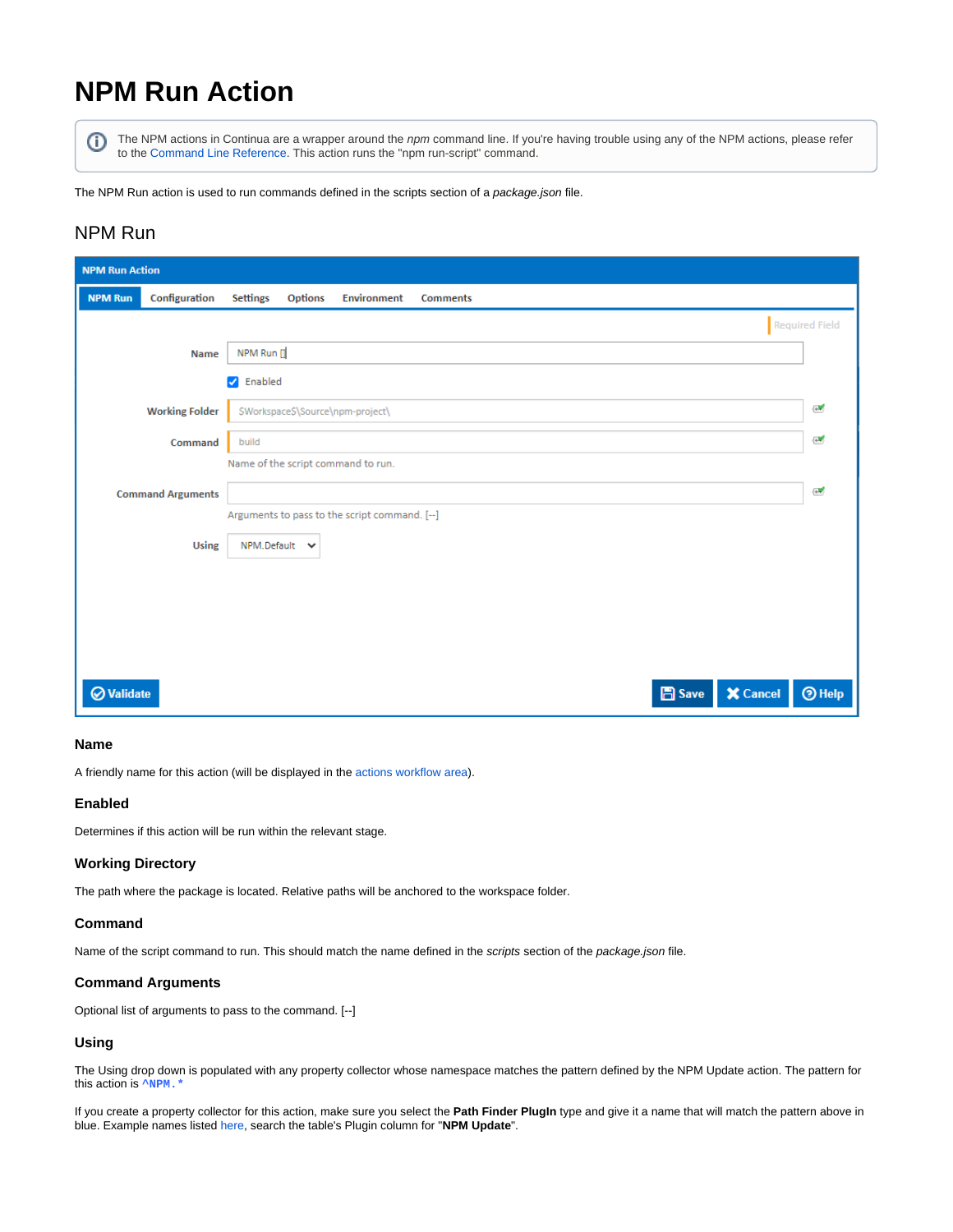For more in-depth explanations on property collectors see [Property Collectors.](http://wiki.finalbuilder.com/display/continua/Property+Collectors)

Alternatively, you can select the **Custom** option from the Using drop down list and specify a path in the resulting input field that will be displayed. Please read Why it's a good idea to use a property collector before using this option.

## Configuration

| <b>NPM Run Action</b> |                           |                 |                                      |                                       |                                                             |  |  |               |                 |                       |
|-----------------------|---------------------------|-----------------|--------------------------------------|---------------------------------------|-------------------------------------------------------------|--|--|---------------|-----------------|-----------------------|
| <b>NPM Run</b>        | <b>Configuration</b>      | <b>Settings</b> | Options                              | Environment                           | <b>Comments</b>                                             |  |  |               |                 |                       |
|                       |                           |                 |                                      |                                       |                                                             |  |  |               |                 | <b>Required Field</b> |
|                       | <b>Configuration File</b> |                 | registry=https://registry.npmjs.org/ |                                       |                                                             |  |  |               |                 | ₩                     |
|                       | Content                   |                 |                                      | @myco:registry=http://reg.example.com |                                                             |  |  |               |                 |                       |
|                       |                           |                 |                                      |                                       |                                                             |  |  |               |                 |                       |
|                       |                           |                 |                                      |                                       |                                                             |  |  |               |                 |                       |
|                       |                           |                 |                                      |                                       |                                                             |  |  |               |                 |                       |
|                       |                           |                 |                                      |                                       |                                                             |  |  |               |                 |                       |
|                       |                           |                 |                                      |                                       |                                                             |  |  |               |                 |                       |
|                       |                           |                 |                                      |                                       |                                                             |  |  |               |                 |                       |
|                       |                           |                 |                                      |                                       | Enter text to write to the NPM configuration file (.npmrc). |  |  |               |                 |                       |
|                       |                           |                 |                                      |                                       |                                                             |  |  |               |                 |                       |
|                       |                           |                 |                                      |                                       |                                                             |  |  |               |                 |                       |
|                       |                           |                 |                                      |                                       |                                                             |  |  |               |                 |                       |
|                       |                           |                 |                                      |                                       |                                                             |  |  |               |                 |                       |
| <b>⊘</b> Validate     |                           |                 |                                      |                                       |                                                             |  |  | <b>圖</b> Save | <b>X</b> Cancel | $③$ Help              |
|                       |                           |                 |                                      |                                       |                                                             |  |  |               |                 |                       |

### **Configuration File Content**

Allows for setting any configuration option for NPM. This is useful for defining registry scopes or any specific system settings that are required for NPM. For information on what options are available and the values that they support please refer to the npmrc help.

The configuration file that is written is project specific and will be saved to the target directory specified in the action. This will override any other options specified in the user, and system NPM configuration files on the agent.

**Settings**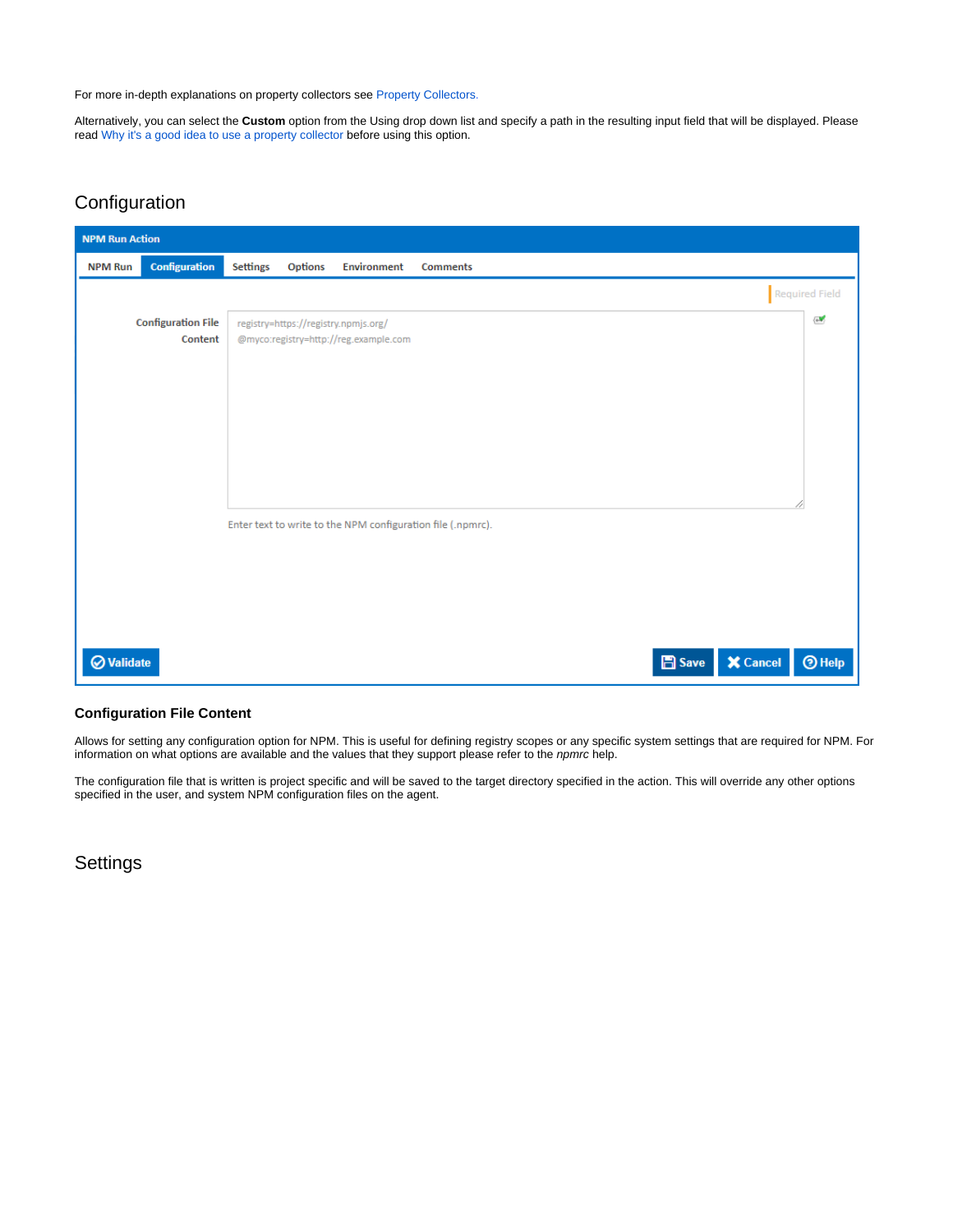

### **Script Shell**

The path to the shell to use to run the script command. This defaults to "cmd.exe" if left empty.

### **Run script only if present**

If this is ticked, the action will not fail when the a script command is not defined in the scripts section of the package.json file.

### **Ignore pre- and post-scripts**

If this is ticked, any pre- or post-scripts defined in the scripts section of the package.json file will not be run.

# **Options**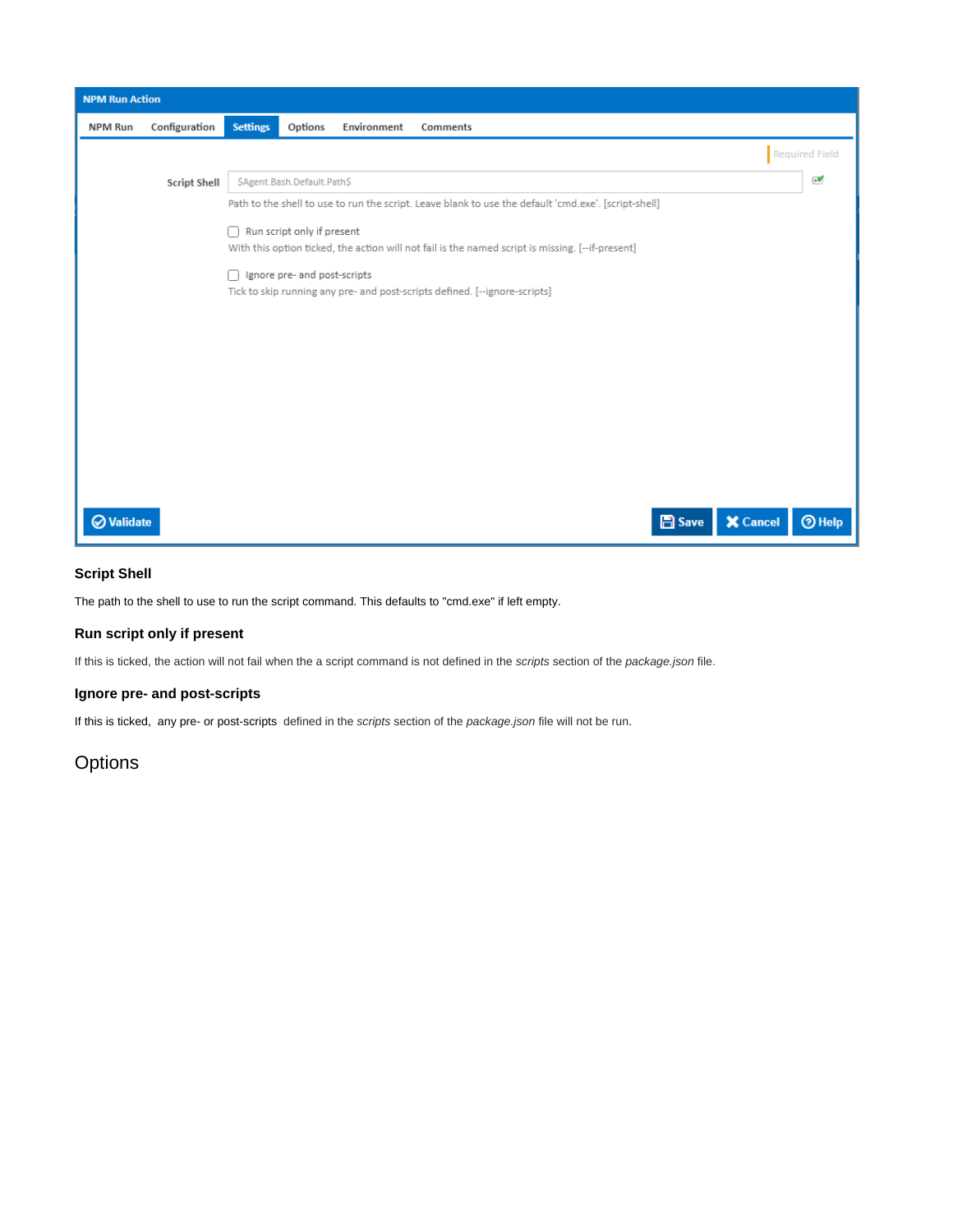

### **Log standard output**

If this is ticked, the command line output is written to the build log.

### **Verbose logging**

Tick this to pass the --verbose argument to get more detailed output from the NPM command line. [--verbose]

### **Timeout (in seconds)**

How long to wait for the action to finish running before timing out. Leaving this blank (or zero) will default to 86400 seconds (24 hours).

### **Treat failure as warning**

Tick to continue build on failure marking the action with a warning status.

### **Ignore warnings**

If this is ticked, any warnings logged will not mark the action with a warning status.

### **Environment**